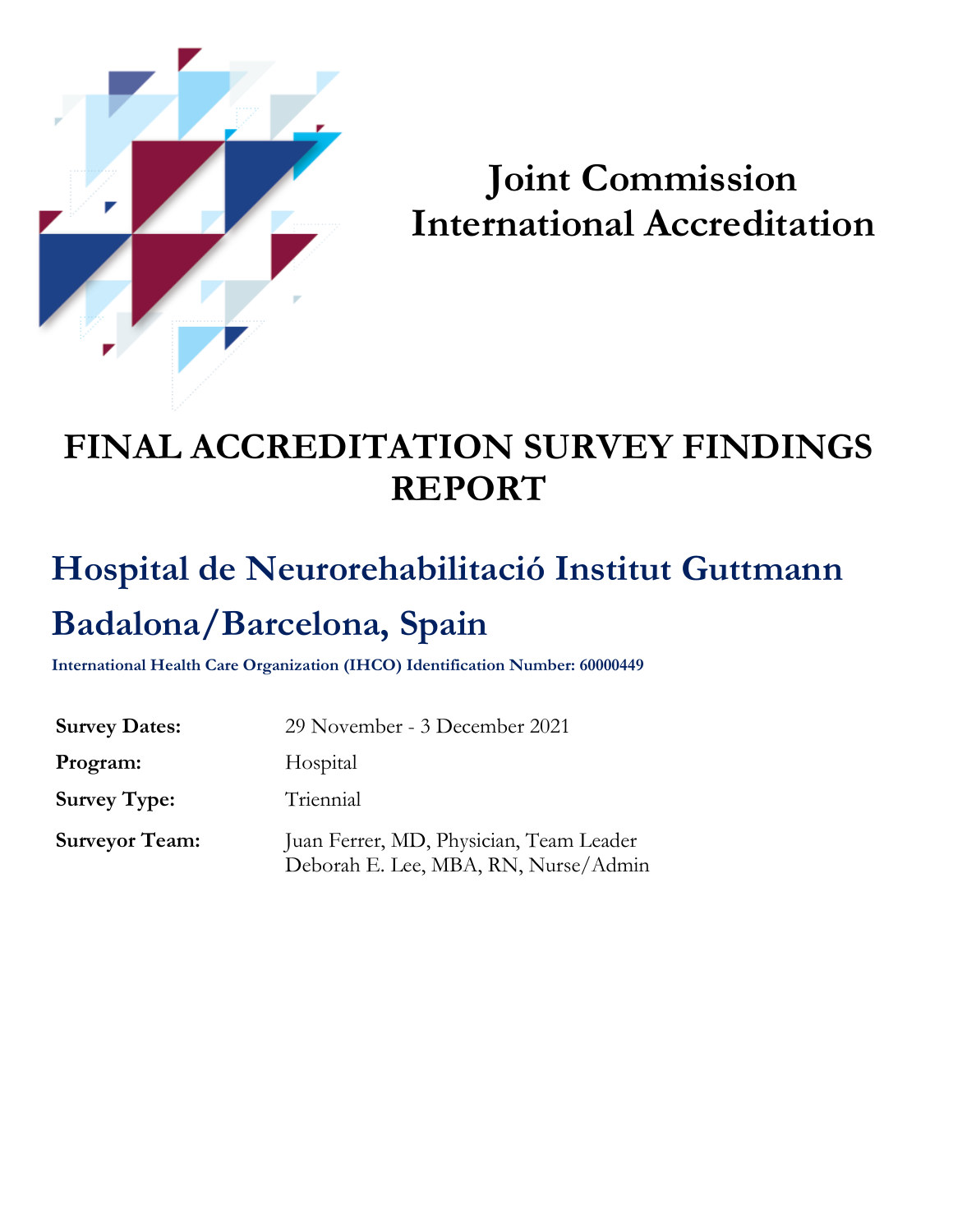

### **OUTCOME:**

Based on the findings of the Triennial Hospital survey of 29 November 2021 to 3 December 2021 and the Decision Rules of Joint Commission International (JCI), Hospital de Neurorehabilitació Institut Guttmann has been granted the status of ACCREDITED.

Upon confirmation from the JCR Finance Department indicating that all survey related fees have been paid, you will receive the JCI Hospital certificates and, if necessary, your organization's entry on the JCI website will be updated. You also have access to The JCI Gold Seal of Approval™, the JCI Accreditation Gold Seal of Approval™ Guidelines, and the JCI Accreditation Publicity Guide under the "Resources" tab in JCI Direct Connect.

The Joint Commission International Hospital Standards are intended to promote continuous, systematic and organization-wide improvement in daily performance and in the outcomes of patient care. It is our expectation that all of the issues identified in the following survey report will have been satisfactorily resolved and full compliance with each identified standard will be demonstrated at the time of your next accreditation survey. Therefore, Hospital de Neurorehabilitació Institut Guttmann is encouraged to immediately place organization-wide focus on the standards with measurable elements scored as "Not Met" and "Partially Met" and to implement the actions necessary to achieve full compliance.

Between surveys, Hospital de Neurorehabilitació Institut Guttmann will be expected to demonstrate compliance with the most current edition of the JCI standards at the time, which includes the JCI accreditation policies and procedures published on the JCI website.

JCI will continue to monitor Hospital de Neurorehabilitació Institut Guttmann for compliance with all of the JCI Hospital standards on an ongoing basis throughout the three-year accreditation cycle. The compliance monitoring activities may include but not be limited to document and record reviews, the review of data monitoring reports, leadership interviews and staff interviews. The monitoring activities may take place on-site or off-site. JCI also reserves the right to conduct an unannounced, onsite evaluation of standards compliance at its discretion.

### **REQUIRED FOLLOW-UP:**

Some of the findings identified in this report suggest that if not attended to in a timely manner can evolve into a generalized threat to patient and/or staff health and safety and may over time result in a sentinel event. These health and safety risks would be counter to the improvement efforts your organization has accomplished to date, and counter to the spirit of continual improvement in quality and continual reduction of risk that are considered part of the accreditation process. This is of concern to us and we believe should be a priority concern for your organization. For this reason, a Strategic Improvement Plan (SIP) describing the sustainable measures that will be implemented to achieve full compliance is required for the following standard(s) and measurable element(s):

• PCI.12.2, ME  $#2$ 

The SIP must be submitted to JCI within the next 60 days or by 04 Feb 2022 for review and acceptance. Details regarding access to the SIP system will be sent to you by way of a separate notification.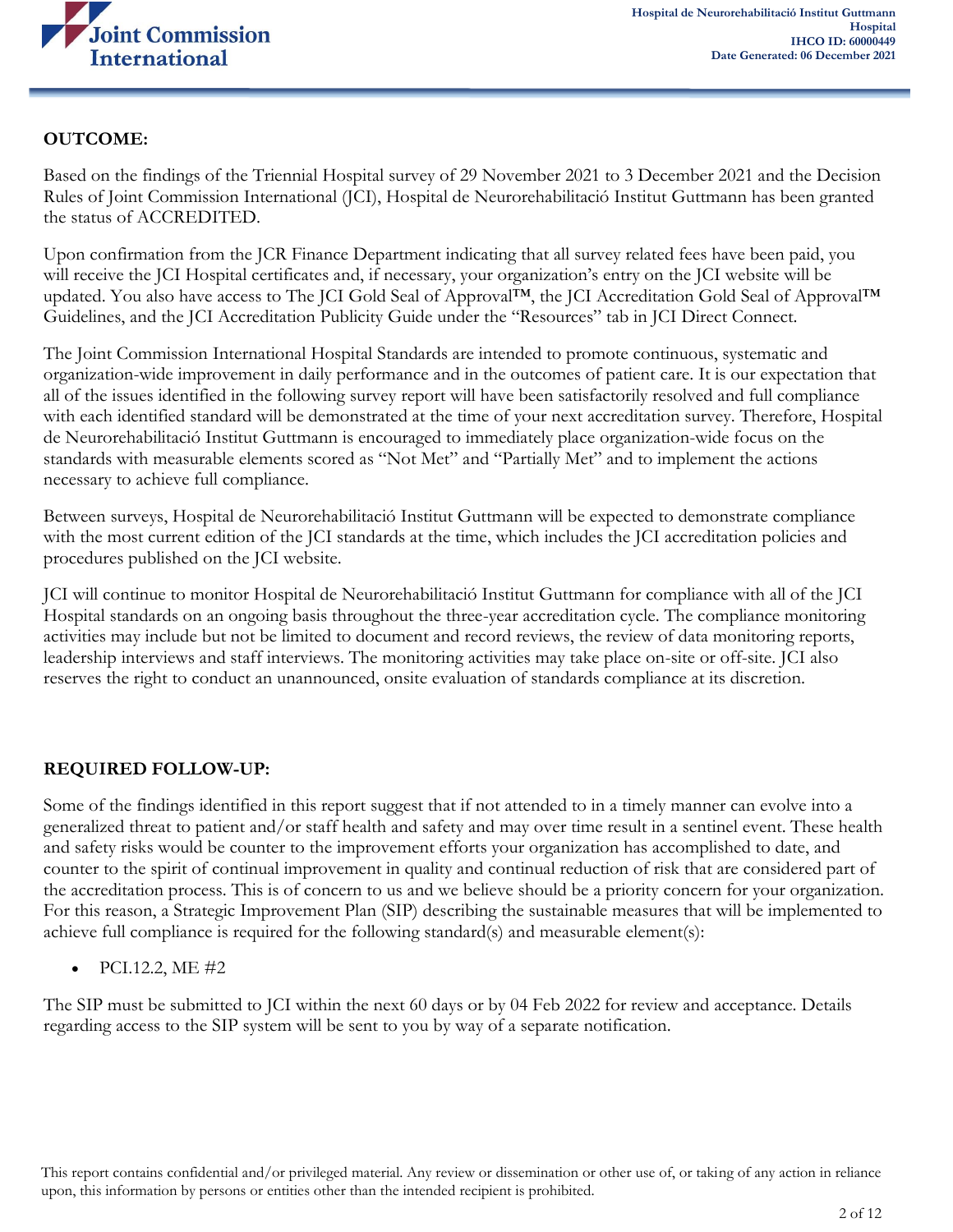

# **Survey Analysis for Evaluating Risk (SAFER)**

Joint Commission International (JCI) has implemented the Survey Analysis for Evaluating Risk (SAFER) matrix, which is a comprehensive visual representation of survey findings. This will provide your healthcare organization with the information it needs to prioritize resources and focus strategic improvement plans in areas that are most in need of compliance activities and interventions.

SAFER will help your organization to:

- More easily identify Measurable Elements (ME) with higher risk
- Identify potential for widespread quality initiatives
- Better organize survey findings by level of potential patient, staff, and/or visitor impact

Each Measurable Element (ME) scored "Partially Met" or "Not Met" is placed on the SAFER matrix according to the likelihood the observation could harm a patient(s), staff and/or visitor(s) and the scope at which non-compliance was observed. As the risk level increases, the placement of the standard and ME moves from the bottom left corner (lowest risk level) to the upper right (highest risk level) of the matrix.

The definitions for the likelihood to harm a patient/staff/visitor and scope are as follows:

Likelihood to harm a patient/staff/visitor:

- o Low: harm could happen, but would be rare
- o Moderate: harm could happen occasionally
- o High: harm could happen any time

Scope:

- o Limited: unique occurrence that is not representative of routine/regular practice
- o Pattern: multiple occurrences with potential to impact few/some patients, staff, visitors and/or settings
- o Widespread: multiple occurrences with potential to impact most/all patients, staff, visitors and/or settings

| <b>SAFER Matrix Placement</b>                                        | Strategic Improvement Plan (SIP) Required                            |  |
|----------------------------------------------------------------------|----------------------------------------------------------------------|--|
| <b>High/Limited</b><br><b>High/Pattern</b><br><b>High/Widespread</b> | Not Met and Partially Met MEs will<br>$\bullet$<br>require a SIP     |  |
| <b>Moderate/Pattern</b><br>Moderate/Widespread                       | Only Not Met MEs will require a SIP                                  |  |
| <b>Moderate/Limited</b><br>Low/Pattern<br>Low/Widespread             | Not Met and Partially Met MEs will not<br>$\bullet$<br>require a SIP |  |
| Low/Limited                                                          |                                                                      |  |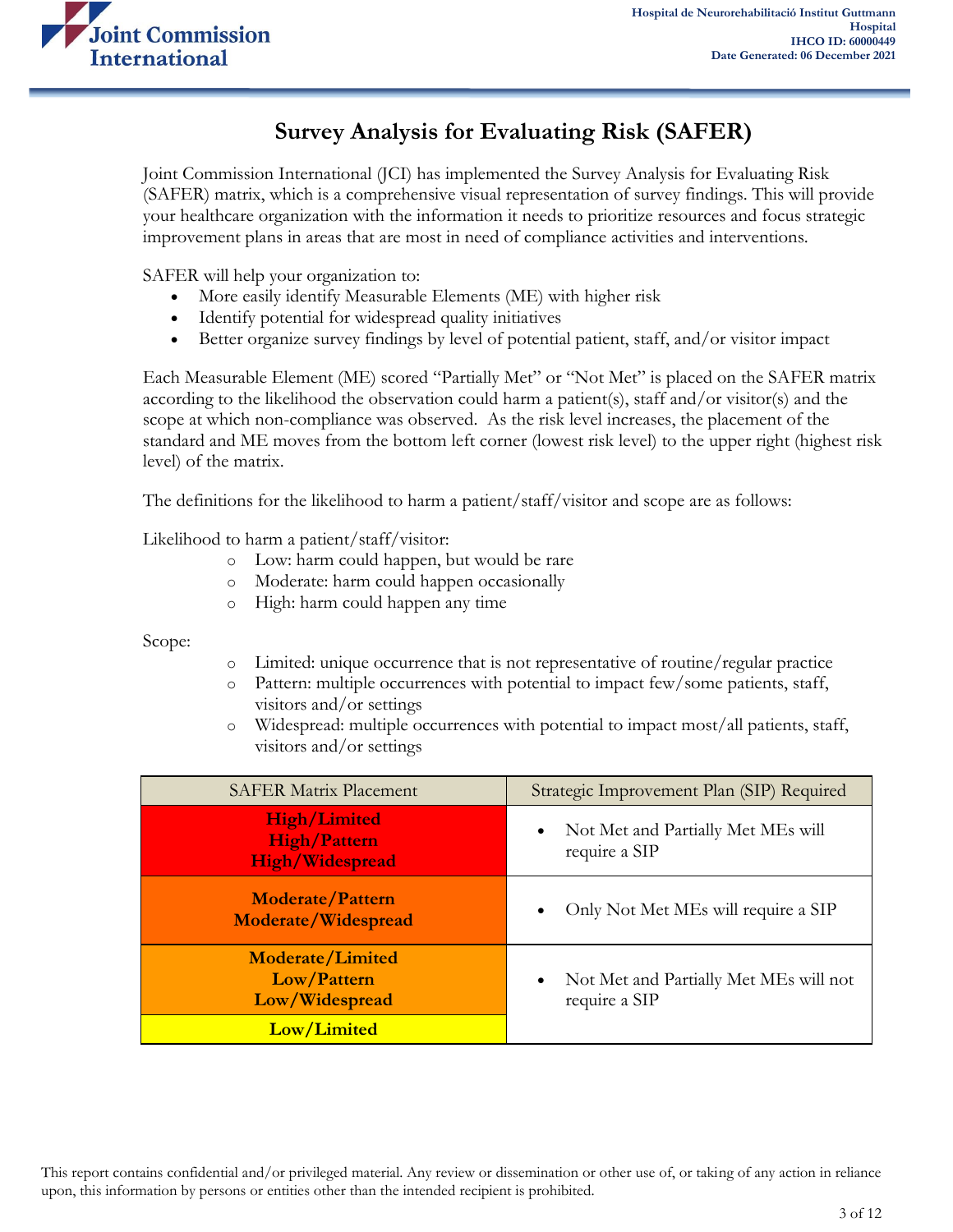

**SAFER Matrix Program Name: Hospital**

|                                            | <b>ITL</b> |                                                                                        |                                                                                                                                                         |                                                                             |
|--------------------------------------------|------------|----------------------------------------------------------------------------------------|---------------------------------------------------------------------------------------------------------------------------------------------------------|-----------------------------------------------------------------------------|
| Likelihood to harm a patient/visitor/staff | High       |                                                                                        |                                                                                                                                                         |                                                                             |
|                                            | Moderate   | <b>PCI.5 ME 3</b><br><b>GLD.7.1 ME 1</b><br><b>GLD.7.1 ME 2</b><br><b>GLD.7.1 ME 3</b> | <b>IPSG.4.1 ME 2</b><br><b>COP.5.1 ME 2</b><br><b>MMU.1.1 ME 3</b><br><b>MMU.3 ME 6</b><br><b>PCI.9 ME 2</b><br><b>SQE.8.1 ME 4</b>                     | IPSG.4 ME 2<br><b>PCC.4.3 ME 1</b><br><b>PCI.5.1 ME 1</b><br>PCI.12.2 ME 2* |
|                                            | Low        | <b>QPS.10 ME 3</b><br><b>FMS.7.2 ME 2</b>                                              | <b>AOP.1.2 ME 1</b><br><b>COP.3.1 ME 5</b><br><b>COP.3.3 ME 2</b><br>GLD.6.1 ME 1*<br><b>GLD.11.2 ME 2</b><br><b>SQE.1.1 ME 3</b><br><b>SQE.11 ME 2</b> | <b>GLD.3 ME 3</b>                                                           |
|                                            |            | Limited                                                                                | Pattern<br>Scope                                                                                                                                        | Widespread                                                                  |

\*Indicates Not Met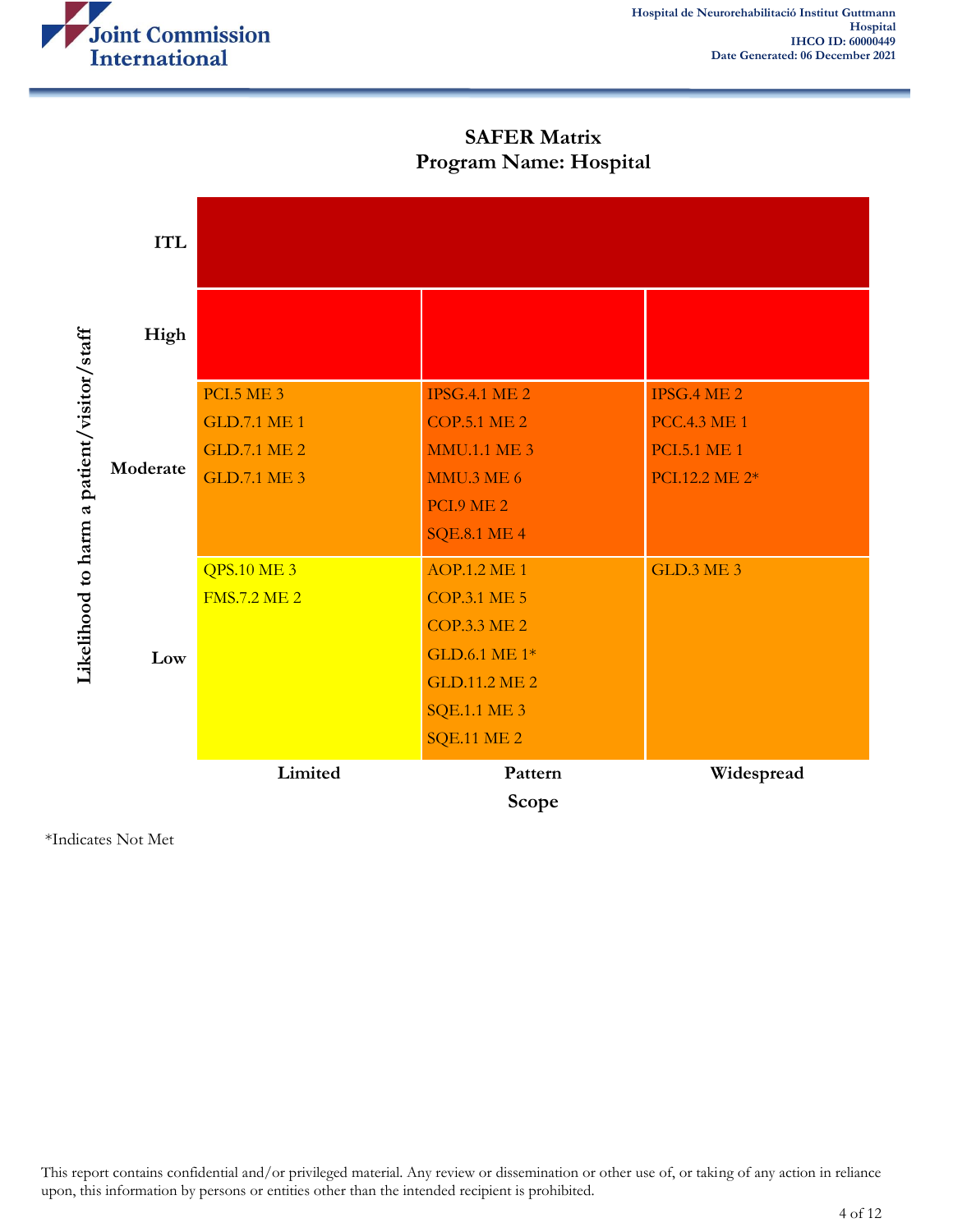

# **REPORT OF SURVEY FINDINGS:**

Note: The Accreditation Committee may request follow-up for any or all of the standards after the accreditation decision.

# **International Patient Safety Goals**

**IPSG.4 The hospital develops and implements a process for the preoperative verification and surgical/invasive procedure site marking.**

### **Measurable Element #2**

The hospital uses an instantly recognizable and unambiguous mark for identifying the surgical/invasive site that is consistent throughout the hospital.

### **Partially Met**

### **Likelihood to Harm: Moderate Scope: Widespread**

An "X" mark was consistently used for surgical site marking; however, pain invasive treatments used an "O."

**IPSG.4.1 The hospital develops and implements a process for the time-out that is performed immediately prior to the start of the surgical/invasive procedure and the sign-out that is conducted after the procedure.**

### **Measurable Element #2**

Before the patient leaves the area in which the surgical/invasive procedure was performed, a signout process is conducted, which includes at least d) through g) in the intent.

## **Partially Met**

### **Likelihood to Harm: Moderate Scope: Pattern**

The sign- out process was not verbally conducted before the patient left the surgical area. The process did not formally include element d) name of the procedure and f) labeling of specimens.

# **Patient-Centered Care**

**PCC.4.3 Patients and families receive adequate information about the patient's condition, proposed treatment(s) or procedure(s), and health care practitioners so that they can grant consent and make care decisions.**

### **Measurable Element #1**

Patients are informed of elements a) through h) in the intent as part of the informed consent process when informed consent is required for the treatment(s) or procedure(s). **Partially Met**

### **Likelihood to Harm: Moderate Scope: Widespread**

Informed consent forms for anesthesia and for restriction use did not detail the type of the procedure planned. In nine of 15 (60% compliance) open and closed records reviewed, type of the procedure was included.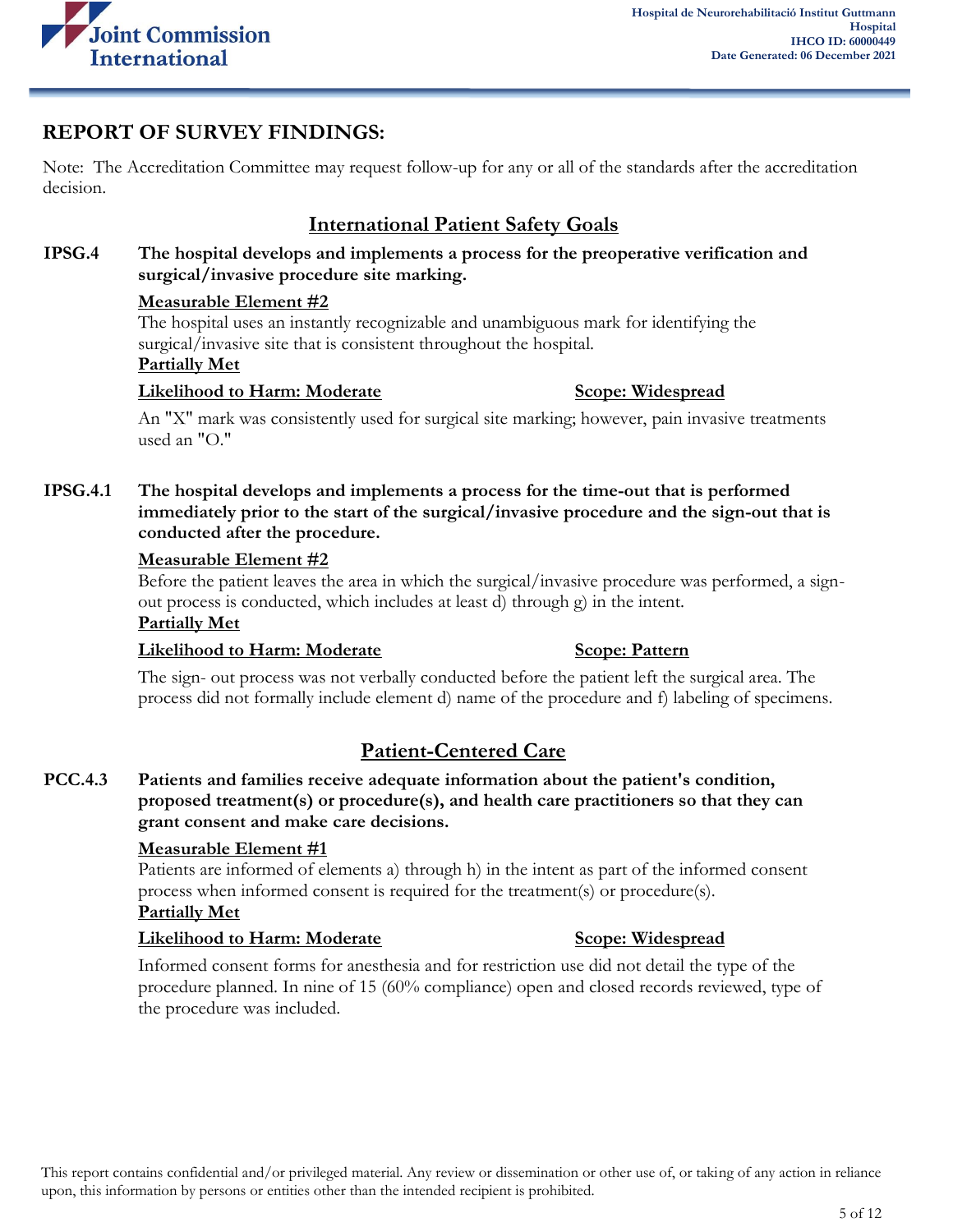

# **Assessment of Patients**

**AOP.1.2 The patient's medical and nursing needs are identified from the initial assessments, which are completed and documented in the medical record within the first 24 hours after admission as an inpatient or earlier as indicated by the patient's condition.**

### **Measurable Element #1**

The initial medical assessment, including health history, physical exam, and other assessments required by the patient's condition, is performed and documented within the first 24 hours of admission as an inpatient or sooner as required by patient condition. **Partially Met**

# **Likelihood to Harm: Low Scope: Pattern**

The initial assessment for nutrition screening was undertaken within seven days and not 24 hours.

# **Care of Patients**

**COP.3.1 Reduce the risk of harm associated with clinical alarms by developing and implementing risk reduction strategies for managing clinical alarm systems used for patient care.**

### **Measurable Element #5**

Staff responsible for the management of clinical alarms are trained and competent to do so. **Partially Met**

### **Likelihood to Harm:** Low Scope: Pattern

Staff responsible for the management of clinical alarms were trained in the strategies of the hospital program for the proper management of clinical alarms; however, this did not include element b) situations in which alarm systems could be disabled, and element c) circumstances under which alarm parameters can be changed.

### **COP.3.3 Resuscitation services are available throughout the hospital.**

### **Measurable Element #2**

Medical equipment for resuscitation and medications for basic and advanced life support are standardized and available for use based on the needs of the population served. **Partially Met**

### **Likelihood to Harm:** Low Scope: Pattern

Medical equipment for resuscitation and medication for advanced life support were standardized and available for use; however, portable suctions were not readily available on the resuscitation carts.

### **COP.5.1 Patients at nutrition risk receive nutrition therapy.**

### **Measurable Element #2**

A collaborative process is used to plan, to deliver, and to monitor nutrition therapy. **Partially Met**

### **Likelihood to Harm: Moderate <b>Scope: Pattern**

The hospital had doctors, nurses, and pharmacists collaborate the plan, delivery and monitoring of nutritional therapy; however, no dieticians were involved in the process.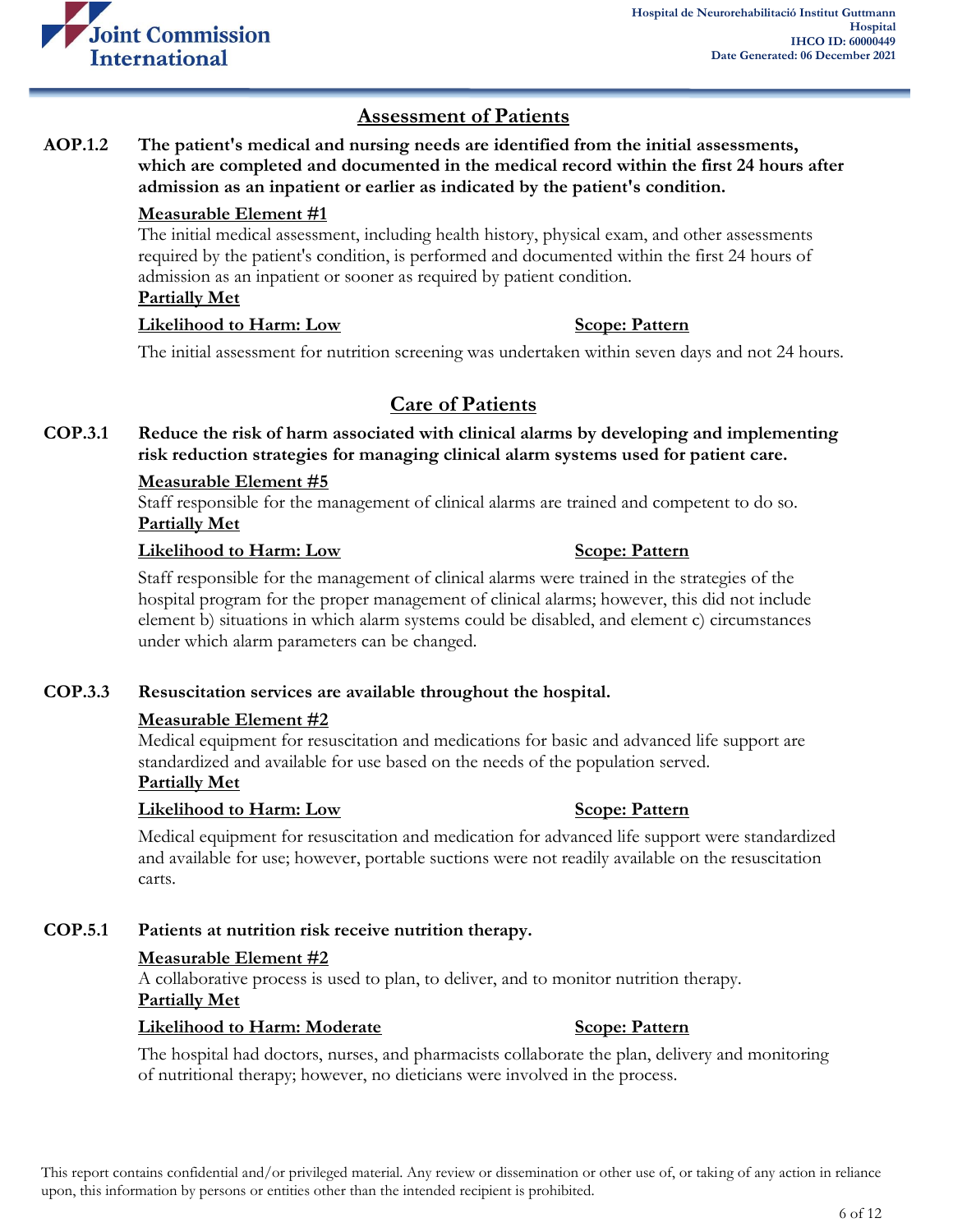

# **Medication Management and Use**

### **MMU.1.1 The hospital develops and implements a program for the prudent use of antibiotics based on the principle of antibiotic stewardship.**

### **Measurable Element #3**

The program includes guidelines for the optimal use of antibiotic therapy for treatment of infections, including the proper use of prophylactic antibiotic therapy. **Partially Met**

### **Likelihood to Harm: Moderate Scope: Pattern**

Prophylactic antibiotics were administered after they were no longer recommended. It was observed that prophylaxis were initiated after the induction time and finished after the start of incision. This practice did not adhere to current evidence-based guidelines.

### **MMU.3 Medications are properly and safely stored.**

### **Measurable Element #6**

Medications are protected from loss or theft throughout the hospital. **Partially Met**

### **Likelihood to Harm: Moderate Scope: Pattern**

In the Operating Theater, non-used doses of propofol were disposed without previously emptying the contents of the syringe. This practice might pose a risk of diversion of controlled substances.

# **Quality Improvement and Patient Safety**

### **QPS.10 An ongoing program of risk management is used to identify and to proactively reduce unanticipated adverse events and other safety risks to patients and staff.**

### **Measurable Element #3**

At least annually, a proactive risk reduction exercise is conducted on at least one of the priority risk processes.

### **Partially Met**

### **Likelihood to Harm: Low Scope: Limited**

The organization had undertaken as failure mode and effects analysis (FMEA) November 2020 on COVID-19; however, no reassessment had been undertaken to assess the benefits of changes made to reduce the risks. No other FMEA had been undertaken.

This report contains confidential and/or privileged material. Any review or dissemination or other use of, or taking of any action in reliance upon, this information by persons or entities other than the intended recipient is prohibited.

### 7 of 12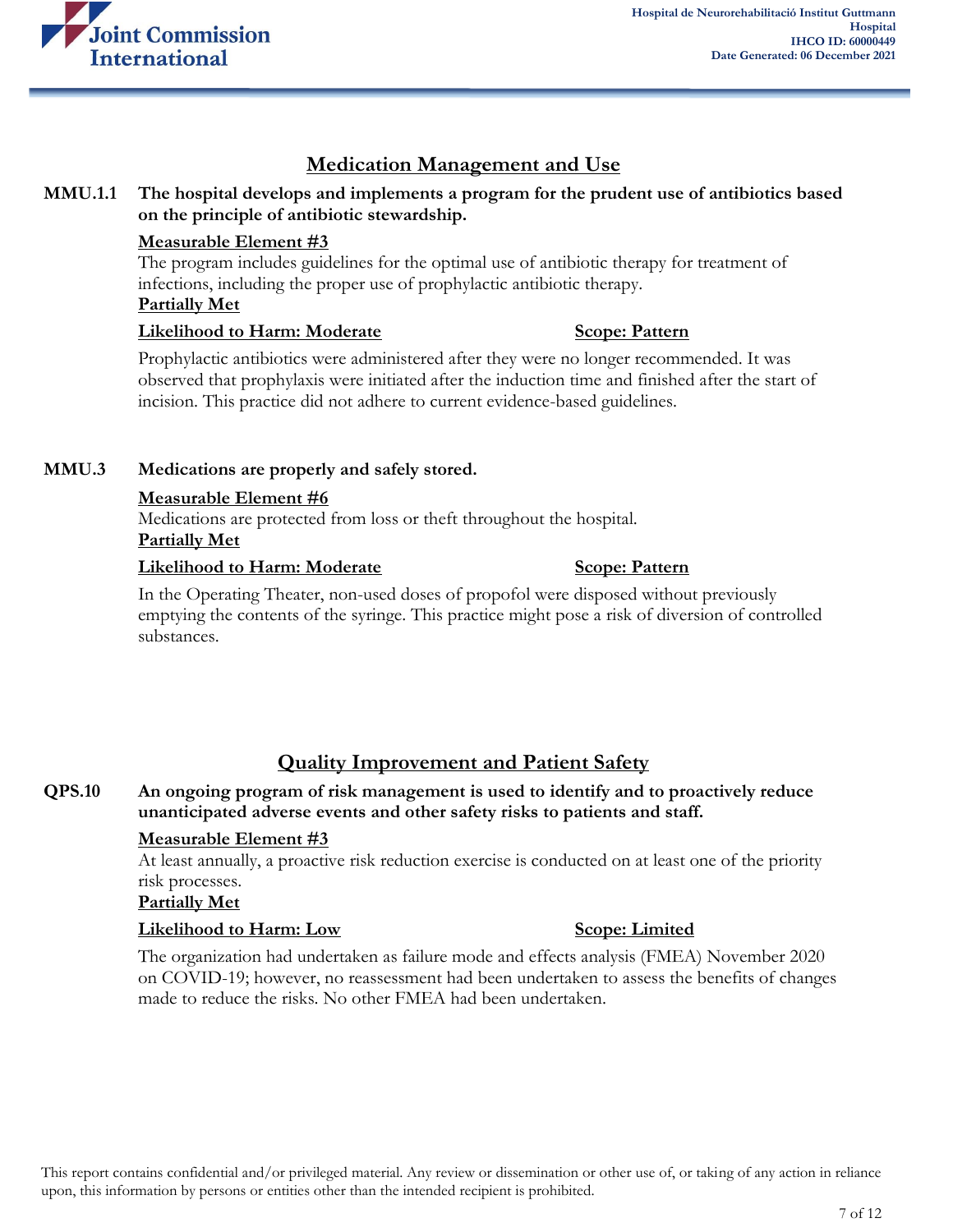

# **Prevention and Control of Infections**

### **PCI.5 The hospital uses a risk-based data-driven approach in establishing the focus of the health care–associated infection prevention and control program.**

### **Measurable Element #3**

The hospital implements infection prevention and control strategies to reduce the rates of infection for the identified priorities.

### **Partially Met**

### **Likelihood to Harm: Moderate Scope: Limited**

The following unsafe practices were observed:

- 1. In Unit 5 and in the Operating Theater clinical staff demonstrating the method of the daily check of the laryngoscope would contaminate the blade.
- 2. Magills Forceps were observed sterilized in the closed position in all crash carts.
- 3. Hinged instruments in the storage area in the Operating Theater were sterilized in a closed position.

### **PCI.5.1 The hospital identifies areas at high risk for infections by conducting a risk assessment, develops interventions to address these risks, and monitors the effectiveness.**

### **Measurable Element #1**

The hospital completes and documents a risk assessment, at least annually, to identify and prioritize areas at high risk for infections.

### **Partially Met**

### **Likelihood to Harm: Moderate Scope: Widespread**

The hospital had completed a risk assessment for COVID-19; however, there was no other completed documented risk assessment of any other infection control risks.

### **PCI.9 The hospital reduces the risk of infections associated with the operations of food services.**

### **Measurable Element #2**

The hospital adopts and implements kitchen sanitation measures and guidelines for preparation areas to prevent the risk of cross contamination and infection.

### **Partially Met**

### **Likelihood to Harm: Moderate Scope: Pattern**

The following were observed in the Kitchen:

- 1. Large areas of paint peeling off a wall in the food preparation area making it difficult to disinfect the room.
- 2. The Kitchen had color coded chopping boards to prevent cross contamination of foods; however, the boards were all stored together and not separated.
- 3. All the kitchen knives had black handles and were not color coded or separated to help prevent cross contamination.
- 4. Large numbers of cardboard boxes were used for long-term storage of dry food products with no risk assessment on the possible infestation of insects or invasion of humidity.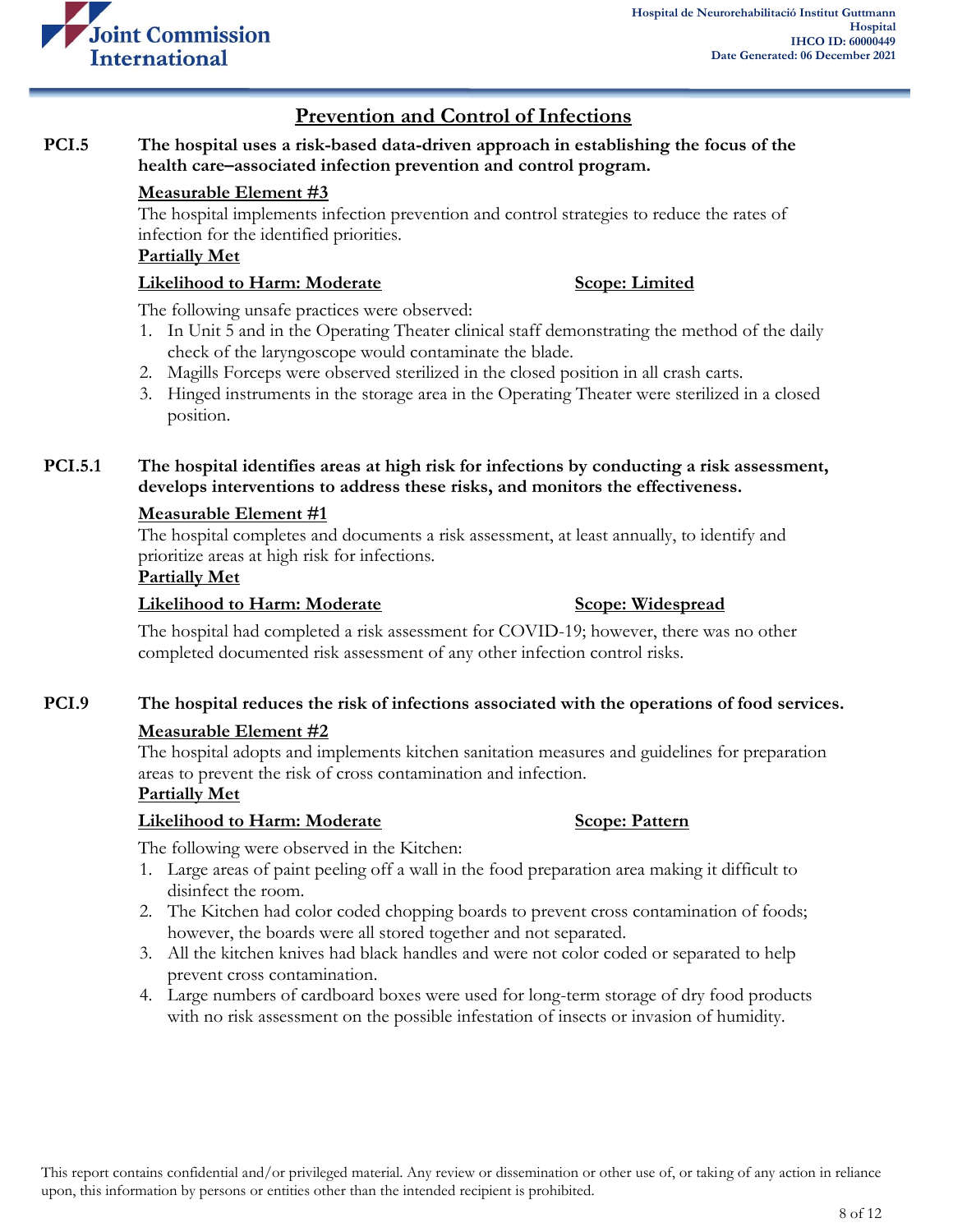

### **PCI.12.2 The hospital develops, implements, and evaluates an emergency preparedness program to respond to the presentation of global communicable diseases.**

### **Measurable Element #2**

The hospital identifies the first points of patient entry into the hospital system and targets education on early recognition and prompt action.

### **Not Met**

### **Likelihood to Harm: Moderate Scope: Widespread**

The organization had hand sanitizer in the entrance of each point of entry; however there was no information or system for early recognition of infectious disease at any entrance so prompt action could be taken.

# **Governance, Leadership, and Direction**

### **GLD.3 Hospital leadership is identified and is collectively responsible for defining the hospital's mission and creating the programs and policies needed to fulfill the mission.**

### **Measurable Element #3**

Hospital leadership is responsible for creating the policies and procedures necessary to carry out the mission.

### **Partially Met**

### **Likelihood to Harm: Low Scope: Widespread**

The hospital leadership created policies to carry out the mission; however, the following were observed:

- 1. "Use of blood and blood products" (PT-4-NR-HEM-015000-CA) page eight referred to premature and newborn babies, which is outside the scope of service.
- 2. "Surgical process safety checklist" (PC-4-NR-QUI-069000-CA) explains when a site mark should be made; however, it does not explain what site mark should be used.
- 3. "High-alert medications" (PC-4-NR-FAR-044000-CA) was vague when stating that the list of high-alert might include any medication considered at potential risk of administration error by the Pharmacy Department.
- 4. Some policies exceeded the time required for revision as per hospital policy, for example, "Electrolyte therapy" (PC-NR-MIN-031000-CA) where time in between the last two versions was 10 years.

### **GLD.6.1 Hospital leadership ensures that contracts and other arrangements are included as part of the hospital's quality improvement and patient safety program.**

### **Measurable Element #1**

All contracts stipulate the quality data that are to be reported to the hospital, the reporting frequency and mechanism, and how the hospital will respond when quality requirements or expectations are not met.

### **Not Met**

### **Likelihood to Harm: Low Scope: Pattern**

It was observed that three of eight (38% compliance) contracts stipulated quality data to be reported to the hospital.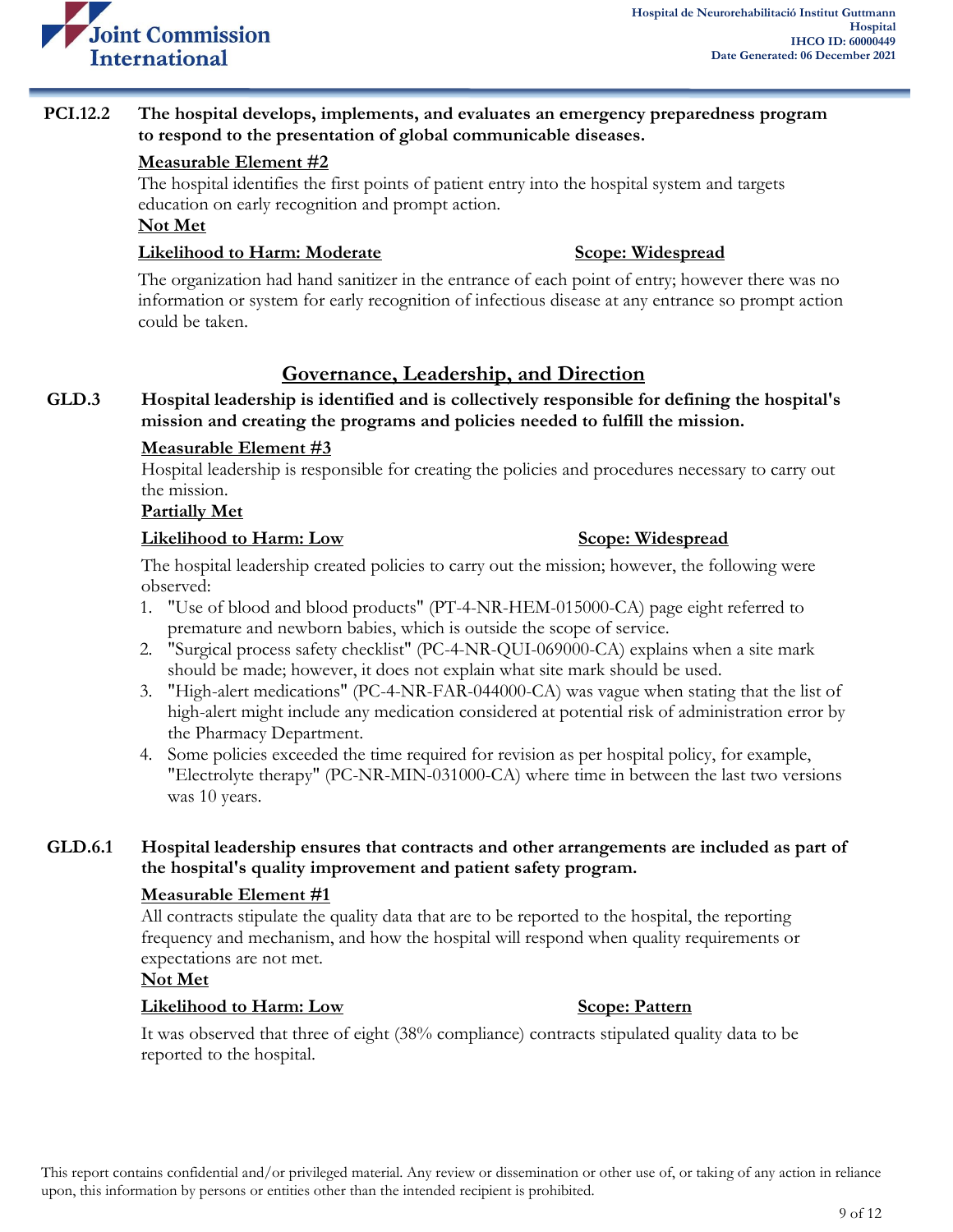

### **GLD.7.1 Hospital leadership seeks and uses data and information on the safety of the supply chain to protect patients and staff from unstable, contaminated, defective, and counterfeit supplies.**

### **Measurable Element #1**

Hospital leadership outlines the steps in the supply chains for supplies defined as at most risk. **Partially Met**

### **Likelihood to Harm: Moderate Scope: Limited**

The hospital had a process to outline the supply chain from local producers; however, there was no process in place for suppliers at most risk beyond the local health authority.

### **Measurable Element #2**

Hospital leadership identifies any significant risk points in the steps of the supply chains. **Partially Met**

### **Likelihood to Harm: Moderate Scope: Limited**

The hospital had a process to outline the supply chain from local producers; however, no risk points had been identified for producers outside the local health authority.

### **Measurable Element #3**

Hospital leadership makes resource decisions based on their understanding of the risk points in the supply chains.

### **Partially Met**

### **Likelihood to Harm: Moderate Scope: Limited**

### The hospital had a process to outline the supply chain from local producers; however, no risk points had been identified for producers outside the local health authority.

### **GLD.11.2 Department/service leaders select and implement clinical practice guidelines, and related clinical pathways and/or clinical protocols, to guide clinical care.**

### **Measurable Element #2**

Department/service leaders follow the process described in a) through h) of the intent in selecting and implementing clinical practice guidelines. **Partially Met**

# **Likelihood to Harm:** Low Scope: Pattern

Clinical guidelines followed the process described in the intent; however, this did not include element d) assessed for their scientific evidence, and h) periodically updated based on changes in the evidence and evaluation of processes and outcomes.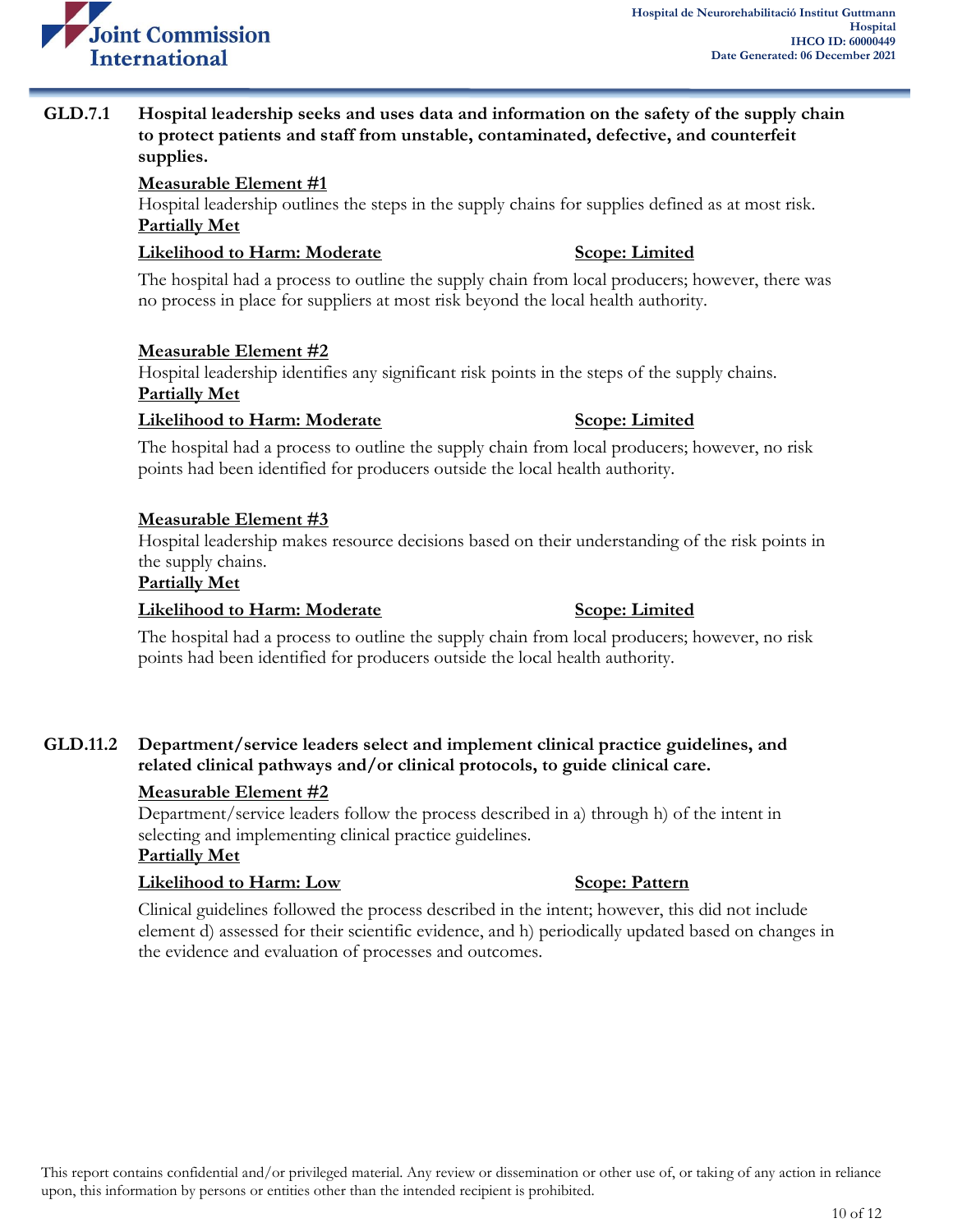

## **Facility Management and Safety**

### **FMS.7.2 The hospital's program for the management of hazardous materials and waste includes the types, handling, storage, and disposal of hazardous waste.**

### **Measurable Element #2**

The hazardous materials and waste program establishes and implements procedures and the proper protective equipment required for safe handling and storage of hazardous waste. **Partially Met**

### **Likelihood to Harm: Low Scope: Limited**

The following were observed:

- 1. There was no personal protective equipment available in the hazardous waste store.
- 2. There was a sink available in the hazardous waste store; however, there was not soap to wash hands.
- 3. All the waste bins in the hazardous waste store had the lids open; three of the large bins for waste had no lids risking contamination of the air.

# **Staff Qualifications and Education**

### **SQE.1.1 Each staff member's responsibilities are defined in a current job description.**

### **Measurable Element #3**

Job descriptions are current according to hospital policy.

### **Partially Met**

### **Likelihood to Harm: Low Scope: Pattern**

The hospital had a "Job Description Protocol," which stated job descriptions had to be renewed if there was any changes in the job, or reviewed every three years in order to be current; however, five of 10 (50% compliance) job descriptions reviewed met the criteria of being current.

### **SQE.8.1 Staff members who provide patient care are trained and demonstrate competence in the resuscitative techniques specific to the level of training identified.**

### **Measurable Element #4**

The desired level of training for each individual is repeated based on the requirements and/or time frames established by a recognized training program, or every two years if a recognized training program is not used.

### **Partially Met**

### **Likelihood to Harm: Moderate Scope: Pattern**

For medical staff on duty, the organization required an immediate-advanced life support training repeated every two years. Files of staff privileged to be on medical duty reviewed had no evidence of passing the training in the last two years.